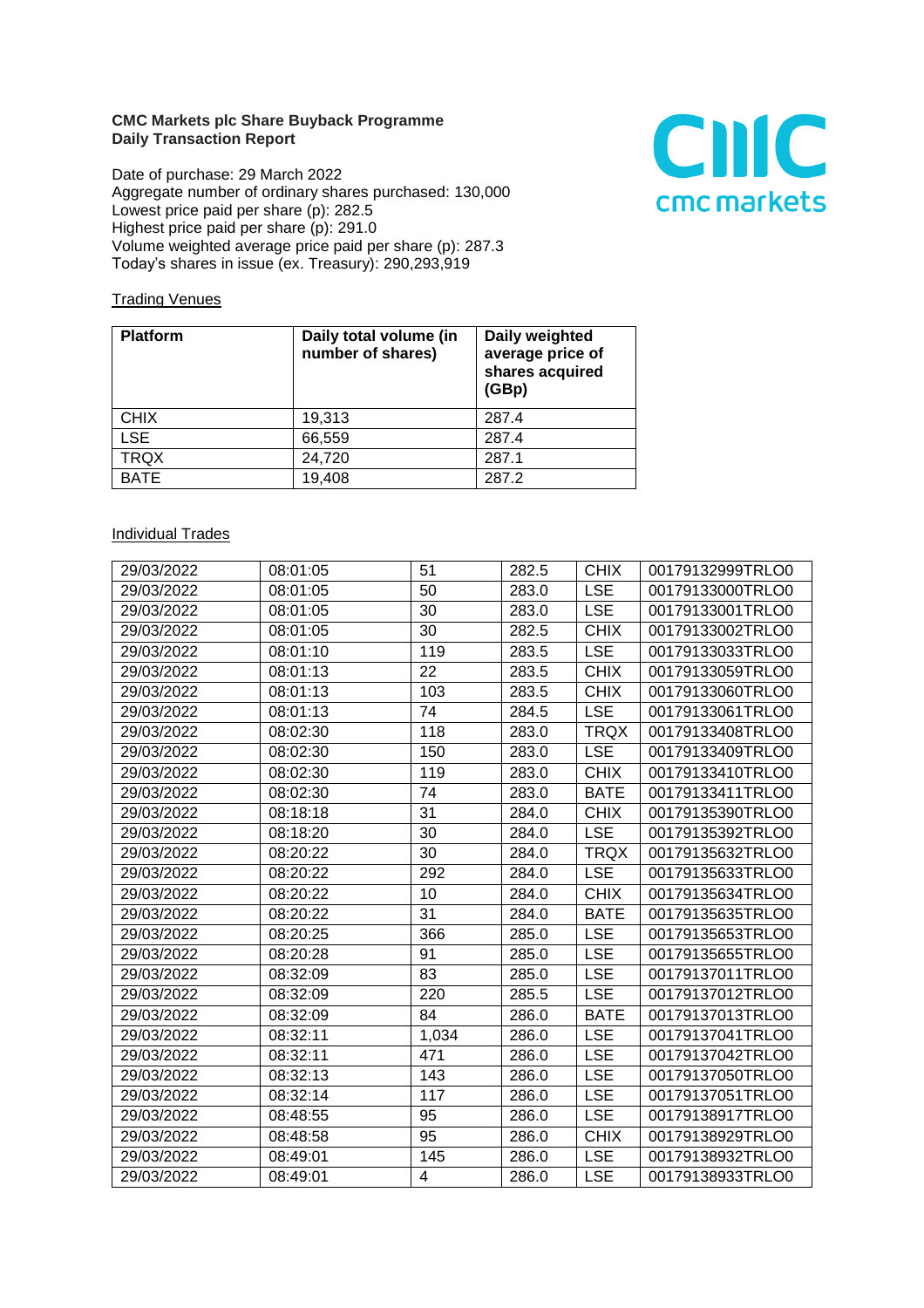| 29/03/2022 | 08:49:04 | 37             | 286.0 | <b>LSE</b>  | 00179138946TRLO0 |
|------------|----------|----------------|-------|-------------|------------------|
| 29/03/2022 | 08:49:07 | 61             | 286.0 | <b>LSE</b>  | 00179138953TRLO0 |
| 29/03/2022 | 08:49:07 | $\overline{7}$ | 286.0 | <b>LSE</b>  | 00179138954TRLO0 |
| 29/03/2022 | 08:49:07 | 27             | 286.0 | <b>LSE</b>  | 00179138955TRLO0 |
| 29/03/2022 | 08:53:46 | 67             | 285.0 | <b>LSE</b>  | 00179139542TRLO0 |
| 29/03/2022 | 08:53:46 | 66             | 285.0 | <b>TRQX</b> | 00179139543TRLO0 |
| 29/03/2022 | 08:53:46 | 67             | 285.0 | <b>CHIX</b> | 00179139544TRLO0 |
| 29/03/2022 | 08:53:46 | 67             | 285.0 | <b>BATE</b> | 00179139545TRLO0 |
| 29/03/2022 | 08:53:47 | 57             | 286.5 | <b>LSE</b>  | 00179139551TRLO0 |
| 29/03/2022 | 08:53:47 | 68             | 286.5 | <b>LSE</b>  | 00179139552TRLO0 |
| 29/03/2022 | 09:14:30 | 415            | 286.0 | <b>TRQX</b> | 00179142184TRLO0 |
| 29/03/2022 | 09:14:30 | 415            | 286.0 | <b>CHIX</b> | 00179142185TRLO0 |
| 29/03/2022 | 09:14:30 | 415            | 286.0 | <b>BATE</b> | 00179142186TRLO0 |
| 29/03/2022 | 09:14:30 | 62             | 286.0 | <b>LSE</b>  | 00179142187TRLO0 |
| 29/03/2022 | 09:14:33 | 280            | 285.0 | <b>TRQX</b> | 00179142194TRLO0 |
| 29/03/2022 | 09:14:33 | 432            | 285.0 | <b>BATE</b> | 00179142195TRLO0 |
| 29/03/2022 | 09:14:33 | 432            | 285.0 | <b>CHIX</b> | 00179142196TRLO0 |
| 29/03/2022 | 09:14:33 | 754            | 285.0 | <b>TRQX</b> | 00179142197TRLO0 |
| 29/03/2022 | 09:14:33 | 500            | 285.5 | <b>LSE</b>  | 00179142198TRLO0 |
| 29/03/2022 | 09:14:33 | 1,343          | 285.5 | <b>LSE</b>  | 00179142199TRLO0 |
| 29/03/2022 | 09:14:33 | 431            | 285.0 | <b>LSE</b>  | 00179142200TRLO0 |
| 29/03/2022 | 09:14:33 | 32             | 285.0 | <b>TRQX</b> | 00179142201TRLO0 |
| 29/03/2022 | 09:14:33 | 21             | 285.0 | <b>BATE</b> | 00179142202TRLO0 |
| 29/03/2022 | 09:14:33 | 8              | 285.0 | <b>CHIX</b> | 00179142203TRLO0 |
| 29/03/2022 | 09:14:33 | 41             | 285.0 | <b>TRQX</b> | 00179142204TRLO0 |
| 29/03/2022 | 09:14:33 | 100            | 285.0 | <b>BATE</b> | 00179142205TRLO0 |
| 29/03/2022 | 09:14:33 | 18             | 285.0 | <b>TRQX</b> | 00179142206TRLO0 |
| 29/03/2022 | 09:14:33 | 48             | 285.0 | <b>CHIX</b> | 00179142207TRLO0 |
| 29/03/2022 | 09:14:33 | 19             | 285.0 | <b>BATE</b> | 00179142208TRLO0 |
| 29/03/2022 | 09:14:33 | 101            | 285.0 | <b>TRQX</b> | 00179142209TRLO0 |
| 29/03/2022 | 09:14:33 | 48             | 285.0 | <b>CHIX</b> | 00179142210TRLO0 |
| 29/03/2022 | 09:14:33 | 43             | 285.0 | <b>BATE</b> | 00179142211TRLO0 |
| 29/03/2022 | 09:14:33 | 38             | 285.0 | <b>TRQX</b> | 00179142212TRLO0 |
| 29/03/2022 | 09:14:33 | 19             | 285.0 | <b>BATE</b> | 00179142213TRLO0 |
| 29/03/2022 | 09:14:37 | 390            | 285.5 | <b>BATE</b> | 00179142215TRLO0 |
| 29/03/2022 | 09:14:37 | 55             | 285.5 | <b>BATE</b> | 00179142216TRLO0 |
| 29/03/2022 | 09:14:38 | 32             | 284.5 | <b>CHIX</b> | 00179142220TRLO0 |
| 29/03/2022 | 09:14:38 | 19             | 284.5 | <b>TRQX</b> | 00179142218TRLO0 |
| 29/03/2022 | 09:14:38 | 87             | 284.5 | <b>LSE</b>  | 00179142219TRLO0 |
| 29/03/2022 | 09:14:38 | 369            | 284.5 | <b>TRQX</b> | 00179142221TRLO0 |
| 29/03/2022 | 09:14:38 | 56             | 284.5 | <b>LSE</b>  | 00179142222TRLO0 |
| 29/03/2022 | 09:14:38 | 357            | 284.5 | <b>CHIX</b> | 00179142223TRLO0 |
| 29/03/2022 | 09:14:38 | 389            | 284.5 | <b>BATE</b> | 00179142224TRLO0 |
| 29/03/2022 | 09:14:38 | 24             | 284.5 | <b>LSE</b>  | 00179142225TRLO0 |
| 29/03/2022 | 09:14:38 | 45             | 284.5 | <b>LSE</b>  | 00179142226TRLO0 |
| 29/03/2022 | 09:14:38 | 16             | 284.5 | <b>LSE</b>  | 00179142227TRLO0 |
| 29/03/2022 | 09:14:38 | 31             | 284.5 | <b>LSE</b>  | 00179142228TRLO0 |
| 29/03/2022 | 09:14:38 | 58             | 284.5 | <b>LSE</b>  | 00179142229TRLO0 |
| 29/03/2022 | 09:14:38 | 72             | 284.5 | <b>LSE</b>  | 00179142230TRLO0 |
| 29/03/2022 | 09:20:25 | 460            | 284.0 | TRQX        | 00179142910TRLO0 |
| 29/03/2022 | 09:20:25 | 317            | 284.0 | <b>LSE</b>  | 00179142911TRLO0 |
| 29/03/2022 | 09:20:25 | 460            | 284.0 | <b>CHIX</b> | 00179142912TRLO0 |
| 29/03/2022 | 09:20:25 | 318            | 284.0 | <b>BATE</b> | 00179142913TRLO0 |
|            |          |                |       |             |                  |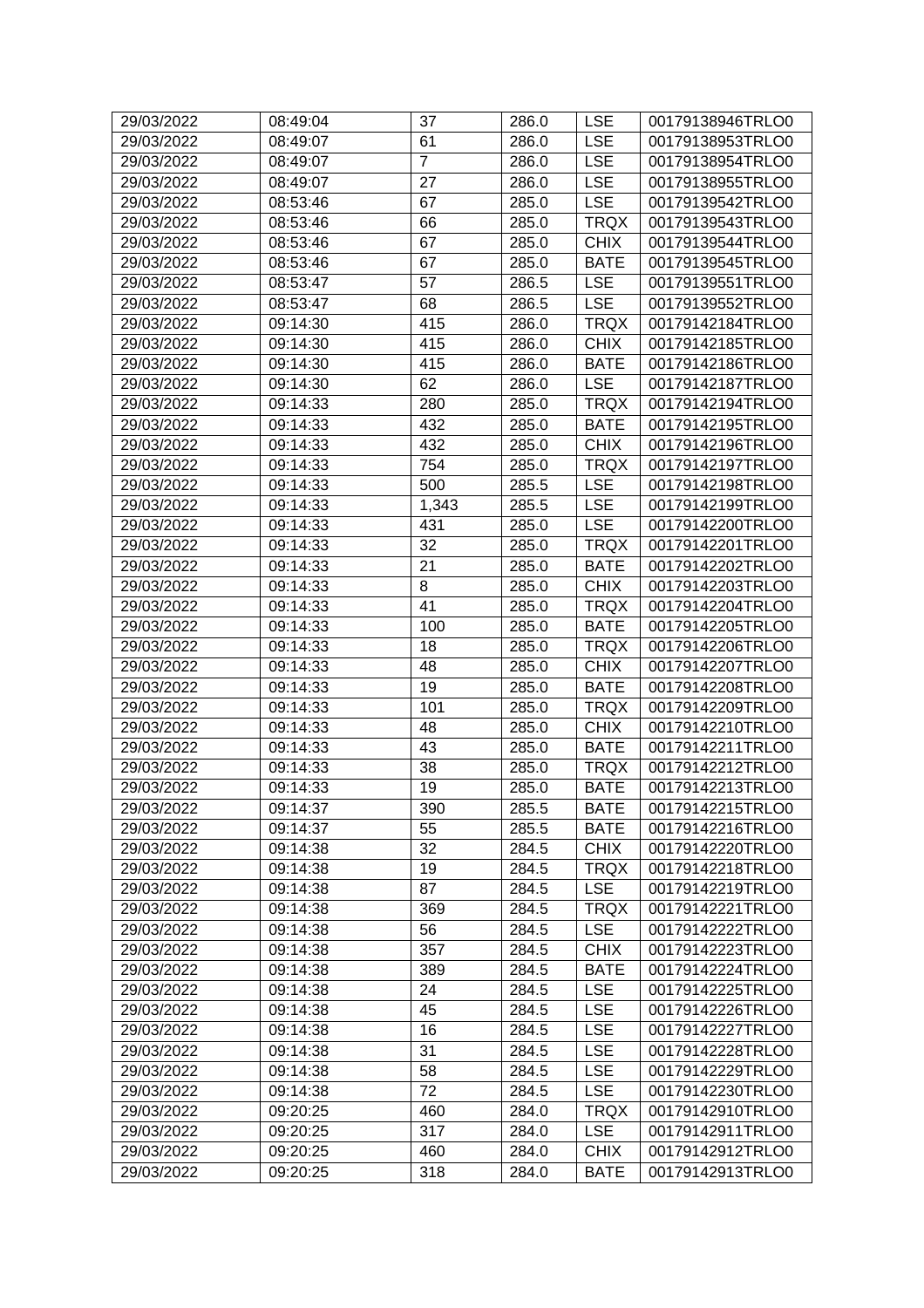| 29/03/2022 | 09:32:16 | 41  | 285.0 | <b>LSE</b>  | 00179144357TRLO0 |
|------------|----------|-----|-------|-------------|------------------|
| 29/03/2022 | 09:32:16 | 304 | 285.0 | <b>LSE</b>  | 00179144358TRLO0 |
| 29/03/2022 | 09:32:31 | 203 | 284.5 | <b>TRQX</b> | 00179144391TRLO0 |
| 29/03/2022 | 09:32:31 | 389 | 284.5 | <b>LSE</b>  | 00179144392TRLO0 |
| 29/03/2022 | 09:32:31 | 185 | 284.5 | <b>TRQX</b> | 00179144393TRLO0 |
| 29/03/2022 | 09:32:31 | 389 | 284.5 | <b>BATE</b> | 00179144394TRLO0 |
| 29/03/2022 | 09:32:31 | 81  | 284.5 | <b>CHIX</b> | 00179144395TRLO0 |
| 29/03/2022 | 09:32:31 | 10  | 284.5 | <b>CHIX</b> | 00179144396TRLO0 |
| 29/03/2022 | 09:32:31 | 67  | 284.5 | <b>CHIX</b> | 00179144397TRLO0 |
| 29/03/2022 | 09:32:31 | 231 | 284.5 | <b>CHIX</b> | 00179144398TRLO0 |
| 29/03/2022 | 09:32:34 | 49  | 284.0 | <b>TRQX</b> | 00179144402TRLO0 |
| 29/03/2022 | 09:32:34 | 49  | 284.0 | <b>BATE</b> | 00179144403TRLO0 |
| 29/03/2022 | 09:32:34 | 49  | 284.0 | <b>CHIX</b> | 00179144404TRLO0 |
| 29/03/2022 | 09:32:34 | 111 | 284.0 | <b>LSE</b>  | 00179144405TRLO0 |
| 29/03/2022 | 09:32:34 | 339 | 284.0 | <b>TRQX</b> | 00179144406TRLO0 |
| 29/03/2022 | 09:32:34 | 340 | 284.0 | <b>BATE</b> | 00179144407TRLO0 |
| 29/03/2022 | 09:32:34 | 340 | 284.0 | <b>CHIX</b> | 00179144408TRLO0 |
| 29/03/2022 | 09:32:34 | 278 | 284.0 | <b>LSE</b>  | 00179144409TRLO0 |
| 29/03/2022 | 09:32:37 | 468 | 283.5 | <b>TRQX</b> | 00179144427TRLO0 |
| 29/03/2022 | 09:32:37 | 469 | 283.5 | <b>BATE</b> | 00179144428TRLO0 |
| 29/03/2022 | 09:41:38 | 14  | 284.0 | <b>CHIX</b> | 00179145661TRLO0 |
| 29/03/2022 | 10:15:02 | 41  | 285.0 | <b>LSE</b>  | 00179150161TRLO0 |
| 29/03/2022 | 11:07:07 | 57  | 287.5 | <b>LSE</b>  | 00179158503TRLO0 |
| 29/03/2022 | 11:07:07 | 462 | 287.5 | <b>LSE</b>  | 00179158504TRLO0 |
| 29/03/2022 | 11:07:59 | 362 | 287.0 | <b>TRQX</b> | 00179158581TRLO0 |
| 29/03/2022 | 11:07:59 | 321 | 287.0 | <b>LSE</b>  | 00179158582TRLO0 |
| 29/03/2022 | 11:07:59 | 348 | 287.0 | <b>CHIX</b> | 00179158583TRLO0 |
| 29/03/2022 | 11:08:01 | 223 | 287.5 | <b>LSE</b>  | 00179158590TRLO0 |
| 29/03/2022 | 11:08:54 | 31  | 286.5 | <b>TRQX</b> | 00179158687TRLO0 |
| 29/03/2022 | 11:09:41 | 25  | 286.5 | <b>TRQX</b> | 00179158790TRLO0 |
| 29/03/2022 | 11:09:41 | 830 | 286.5 | <b>TRQX</b> | 00179158791TRLO0 |
| 29/03/2022 | 11:09:41 | 223 | 286.5 | <b>CHIX</b> | 00179158792TRLO0 |
| 29/03/2022 | 11:09:41 | 223 | 286.5 | <b>BATE</b> | 00179158793TRLO0 |
| 29/03/2022 | 11:09:44 | 300 | 286.5 | <b>TRQX</b> | 00179158797TRLO0 |
| 29/03/2022 | 11:09:44 | 343 | 286.5 | <b>LSE</b>  | 00179158798TRLO0 |
| 29/03/2022 | 11:09:44 | 809 | 286.5 | <b>TRQX</b> | 00179158799TRLO0 |
| 29/03/2022 | 11:10:48 | 809 | 286.5 | <b>TRQX</b> | 00179158895TRLO0 |
| 29/03/2022 | 11:10:48 | 248 | 286.5 | <b>LSE</b>  | 00179158896TRLO0 |
| 29/03/2022 | 11:10:48 | 249 | 286.5 | <b>CHIX</b> | 00179158897TRLO0 |
| 29/03/2022 | 11:10:48 | 249 | 286.5 | <b>BATE</b> | 00179158898TRLO0 |
| 29/03/2022 | 11:31:46 | 121 | 287.5 | <b>TRQX</b> | 00179161709TRLO0 |
| 29/03/2022 | 11:31:46 | 69  | 287.5 | <b>LSE</b>  | 00179161710TRLO0 |
| 29/03/2022 | 11:31:46 | 300 | 287.5 | <b>TRQX</b> | 00179161711TRLO0 |
| 29/03/2022 | 11:31:46 | 179 | 287.5 | <b>LSE</b>  | 00179161712TRLO0 |
| 29/03/2022 | 11:31:46 | 388 | 287.5 | <b>TRQX</b> | 00179161713TRLO0 |
| 29/03/2022 | 11:31:46 | 249 | 287.5 | <b>BATE</b> | 00179161714TRLO0 |
| 29/03/2022 | 11:31:46 | 249 | 287.5 | <b>CHIX</b> | 00179161715TRLO0 |
| 29/03/2022 | 11:31:46 | 669 | 287.0 | <b>LSE</b>  | 00179161716TRLO0 |
| 29/03/2022 | 12:07:00 | 388 | 288.0 | <b>TRQX</b> | 00179167030TRLO0 |
| 29/03/2022 | 12:07:00 | 389 | 288.0 | <b>LSE</b>  | 00179167031TRLO0 |
| 29/03/2022 | 12:07:00 | 93  | 288.0 | <b>BATE</b> | 00179167032TRLO0 |
| 29/03/2022 | 12:07:00 | 107 | 288.0 | <b>BATE</b> | 00179167033TRLO0 |
| 29/03/2022 |          |     |       |             | 00179167034TRLO0 |
|            | 12:07:00 | 389 | 288.0 | <b>CHIX</b> |                  |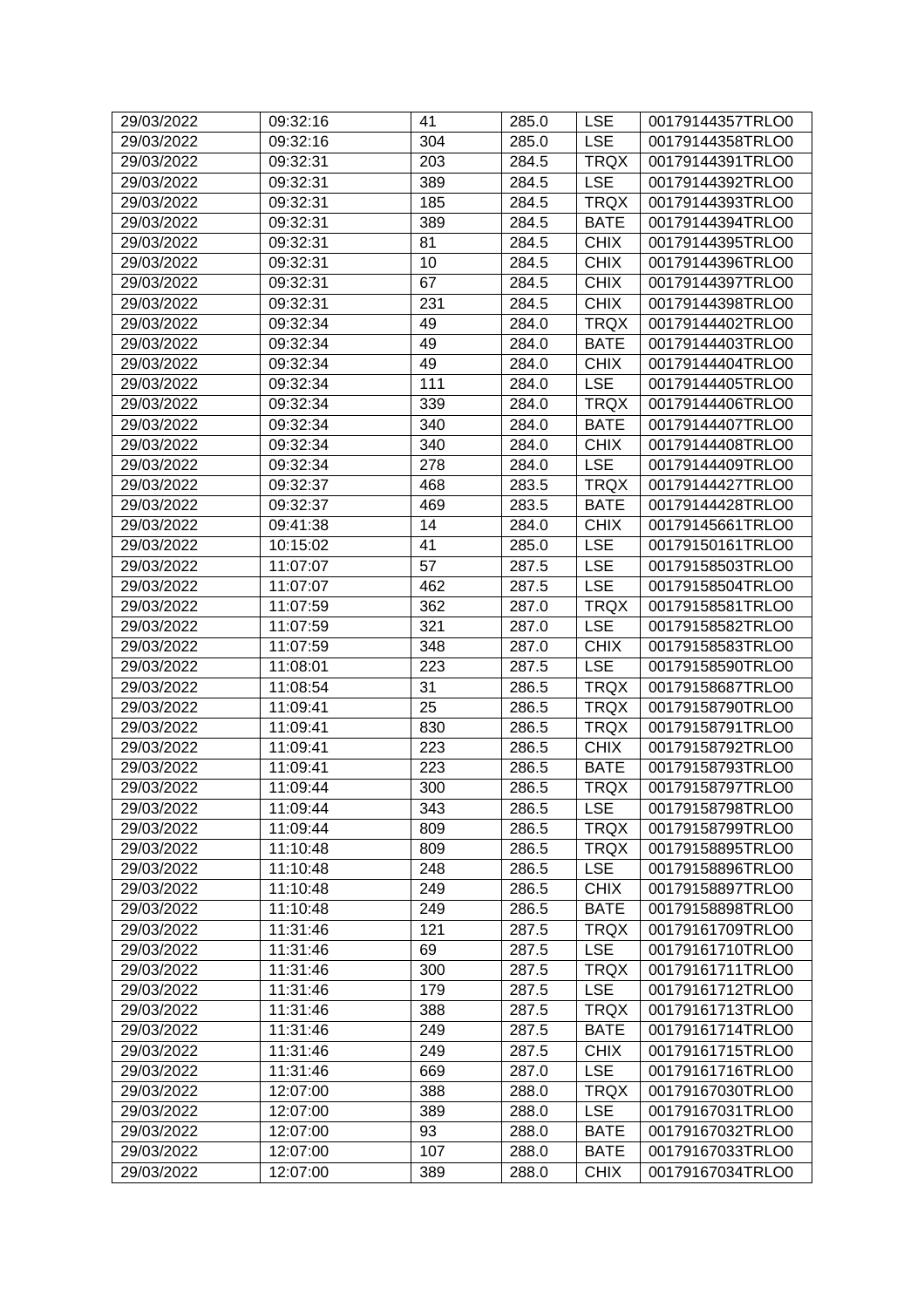| 29/03/2022 | 12:07:00 | 189   | 288.0 | <b>BATE</b> | 00179167035TRLO0 |
|------------|----------|-------|-------|-------------|------------------|
| 29/03/2022 | 12:10:04 | 388   | 288.0 | <b>TRQX</b> | 00179167428TRLO0 |
| 29/03/2022 | 12:10:04 | 389   | 288.0 | <b>LSE</b>  | 00179167429TRLO0 |
| 29/03/2022 | 12:10:04 | 389   | 288.0 | <b>BATE</b> | 00179167430TRLO0 |
| 29/03/2022 | 12:10:04 | 389   | 288.0 | <b>CHIX</b> | 00179167433TRLO0 |
| 29/03/2022 | 12:14:34 | 389   | 287.5 | <b>CHIX</b> | 00179167918TRLO0 |
| 29/03/2022 | 12:14:34 | 389   | 287.5 | <b>BATE</b> | 00179167919TRLO0 |
| 29/03/2022 | 12:14:34 | 388   | 287.5 | <b>TRQX</b> | 00179167916TRLO0 |
| 29/03/2022 | 12:14:34 | 389   | 287.5 | <b>LSE</b>  | 00179167917TRLO0 |
| 29/03/2022 | 12:15:18 | 126   | 287.0 | <b>LSE</b>  | 00179168018TRLO0 |
| 29/03/2022 | 12:15:18 | 388   | 287.0 | <b>TRQX</b> | 00179168019TRLO0 |
| 29/03/2022 | 12:15:18 | 263   | 287.0 | <b>LSE</b>  | 00179168020TRLO0 |
| 29/03/2022 | 12:15:18 | 26    | 287.0 | <b>BATE</b> | 00179168021TRLO0 |
| 29/03/2022 | 12:15:18 | 26    | 287.0 | <b>CHIX</b> | 00179168022TRLO0 |
| 29/03/2022 | 12:17:53 | 87    | 288.0 | <b>LSE</b>  | 00179168212TRLO0 |
| 29/03/2022 | 12:17:55 | 241   | 287.5 | <b>LSE</b>  | 00179168214TRLO0 |
|            |          |       |       |             |                  |
| 29/03/2022 | 12:17:55 | 125   | 288.0 | <b>CHIX</b> | 00179168215TRLO0 |
| 29/03/2022 | 12:17:55 | 87    | 287.5 | <b>CHIX</b> | 00179168216TRLO0 |
| 29/03/2022 | 12:29:58 | 113   | 287.0 | <b>TRQX</b> | 00179169616TRLO0 |
| 29/03/2022 | 12:29:58 | 113   | 287.0 | <b>LSE</b>  | 00179169617TRLO0 |
| 29/03/2022 | 12:29:58 | 113   | 287.0 | <b>BATE</b> | 00179169618TRLO0 |
| 29/03/2022 | 12:29:58 | 113   | 287.0 | <b>CHIX</b> | 00179169619TRLO0 |
| 29/03/2022 | 12:29:58 | 94    | 287.0 | <b>CHIX</b> | 00179169620TRLO0 |
| 29/03/2022 | 12:41:25 | 40    | 286.0 | <b>TRQX</b> | 00179171751TRLO0 |
| 29/03/2022 | 12:41:25 | 295   | 286.0 | <b>LSE</b>  | 00179171752TRLO0 |
| 29/03/2022 | 12:41:25 | 60    | 286.0 | <b>TRQX</b> | 00179171753TRLO0 |
| 29/03/2022 | 12:41:25 | 295   | 286.0 | <b>BATE</b> | 00179171754TRLO0 |
| 29/03/2022 | 12:41:25 | 295   | 286.0 | <b>CHIX</b> | 00179171755TRLO0 |
| 29/03/2022 | 12:41:25 | 11    | 286.0 | <b>TRQX</b> | 00179171756TRLO0 |
| 29/03/2022 | 12:41:25 | 184   | 286.0 | <b>TRQX</b> | 00179171757TRLO0 |
| 29/03/2022 | 12:59:10 | 389   | 285.5 | <b>LSE</b>  | 00179174997TRLO0 |
| 29/03/2022 | 12:59:10 | 389   | 285.5 | <b>BATE</b> | 00179174999TRLO0 |
| 29/03/2022 | 12:59:10 | 249   | 285.5 | <b>TRQX</b> | 00179174998TRLO0 |
| 29/03/2022 | 12:59:10 | 139   | 285.5 | <b>TRQX</b> | 00179175000TRLO0 |
| 29/03/2022 | 12:59:10 | 389   | 285.5 | <b>CHIX</b> | 00179175001TRLO0 |
| 29/03/2022 | 13:03:50 | 385   | 286.5 | <b>TRQX</b> | 00179175878TRLO0 |
| 29/03/2022 | 13:03:50 | 385   | 286.5 | <b>LSE</b>  | 00179175879TRLO0 |
| 29/03/2022 | 13:03:50 | 385   | 286.5 | <b>BATE</b> | 00179175880TRLO0 |
| 29/03/2022 | 13:03:50 | 385   | 286.5 | <b>CHIX</b> | 00179175881TRLO0 |
| 29/03/2022 | 13:03:50 | 77    | 286.0 | <b>TRQX</b> | 00179175882TRLO0 |
| 29/03/2022 | 13:04:43 | 423   | 289.5 | <b>CHIX</b> | 00179176127TRLO0 |
| 29/03/2022 | 13:04:43 | 100   | 289.5 | <b>LSE</b>  | 00179176128TRLO0 |
| 29/03/2022 | 13:04:43 | 1,442 | 289.5 | <b>LSE</b>  | 00179176129TRLO0 |
| 29/03/2022 | 13:04:44 | 440   | 289.5 | <b>LSE</b>  | 00179176130TRLO0 |
| 29/03/2022 | 13:04:46 | 500   | 288.5 | <b>LSE</b>  | 00179176133TRLO0 |
| 29/03/2022 | 13:04:46 | 87    | 288.5 | <b>LSE</b>  | 00179176134TRLO0 |
| 29/03/2022 | 13:04:46 | 330   | 289.0 | <b>LSE</b>  | 00179176135TRLO0 |
| 29/03/2022 | 13:04:46 | 59    | 289.0 | <b>LSE</b>  | 00179176136TRLO0 |
| 29/03/2022 | 13:05:04 | 389   | 288.0 | <b>BATE</b> | 00179176181TRLO0 |
| 29/03/2022 | 13:05:04 | 388   | 288.0 | <b>TRQX</b> | 00179176182TRLO0 |
| 29/03/2022 | 13:05:04 | 90    | 288.0 | <b>CHIX</b> | 00179176183TRLO0 |
| 29/03/2022 | 13:05:04 | 299   | 288.0 | <b>CHIX</b> | 00179176184TRLO0 |
| 29/03/2022 | 13:05:04 | 389   | 288.5 | <b>LSE</b>  | 00179176185TRLO0 |
|            |          |       |       |             |                  |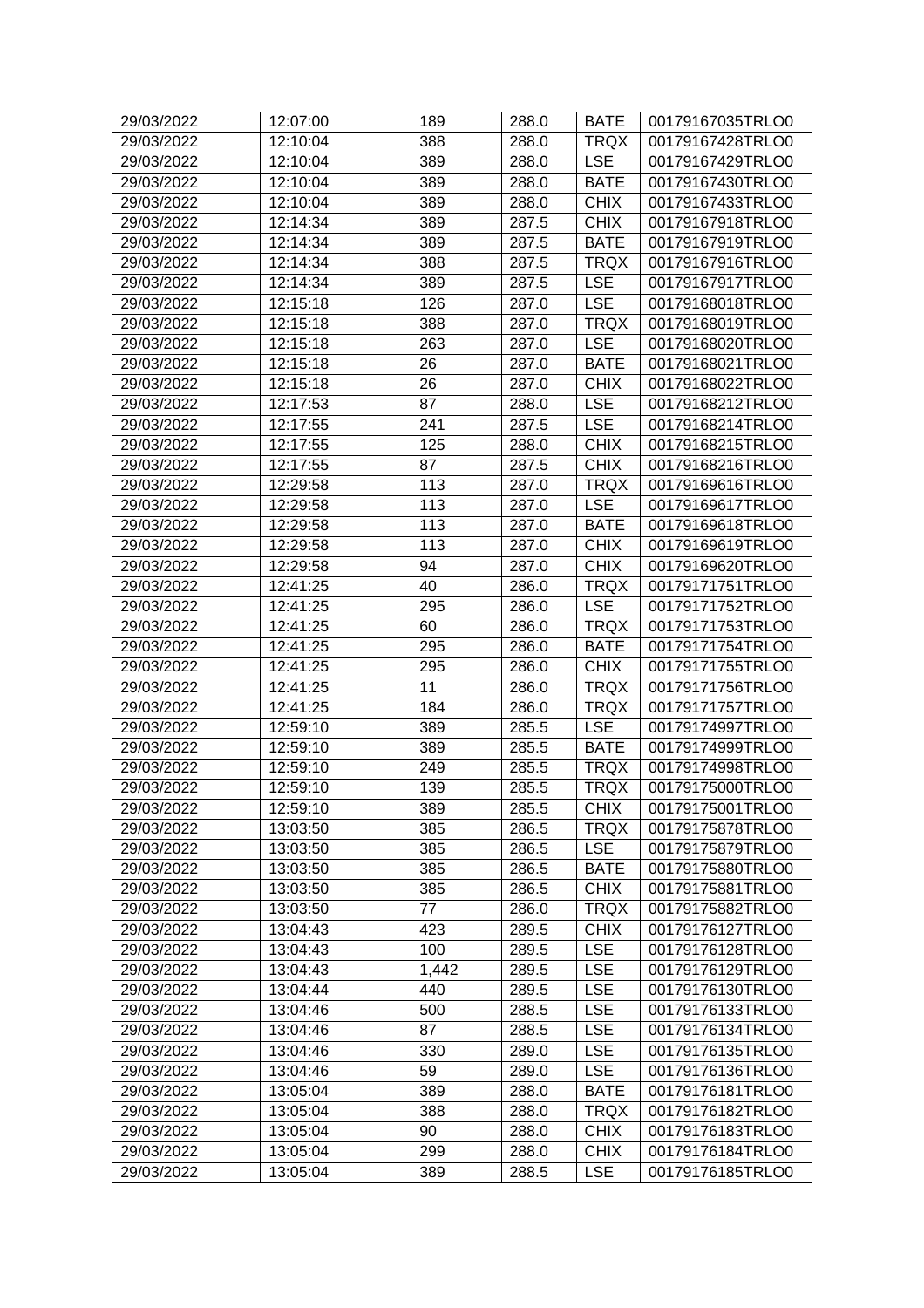| 29/03/2022 | 13:08:43 | 388            | 287.5 | <b>TRQX</b> | 00179176788TRLO0 |
|------------|----------|----------------|-------|-------------|------------------|
| 29/03/2022 | 13:08:43 | 389            | 287.5 | <b>CHIX</b> | 00179176789TRLO0 |
| 29/03/2022 | 13:08:43 | 389            | 287.5 | <b>BATE</b> | 00179176790TRLO0 |
| 29/03/2022 | 13:13:18 | 389            | 288.0 | <b>LSE</b>  | 00179177660TRLO0 |
| 29/03/2022 | 13:13:18 | 18             | 288.0 | <b>TRQX</b> | 00179177661TRLO0 |
| 29/03/2022 | 13:13:18 | 370            | 288.0 | <b>TRQX</b> | 00179177662TRLO0 |
| 29/03/2022 | 13:13:18 | 18             | 288.0 | <b>BATE</b> | 00179177663TRLO0 |
| 29/03/2022 | 13:13:18 | 18             | 288.0 | <b>CHIX</b> | 00179177664TRLO0 |
| 29/03/2022 | 13:13:18 | 371            | 288.0 | <b>CHIX</b> | 00179177665TRLO0 |
| 29/03/2022 | 13:13:18 | 371            | 288.0 | <b>BATE</b> | 00179177666TRLO0 |
| 29/03/2022 | 13:25:37 | 272            | 291.0 | <b>LSE</b>  | 00179181290TRLO0 |
| 29/03/2022 | 13:26:44 | 389            | 290.5 | <b>CHIX</b> | 00179181495TRLO0 |
| 29/03/2022 | 13:26:44 | 389            | 290.5 | <b>BATE</b> | 00179181496TRLO0 |
| 29/03/2022 | 13:26:44 | 388            | 290.5 | <b>TRQX</b> | 00179181493TRLO0 |
| 29/03/2022 | 13:26:44 | 389            | 290.5 | <b>LSE</b>  | 00179181494TRLO0 |
| 29/03/2022 | 13:28:27 | 388            | 290.5 | <b>TRQX</b> | 00179181850TRLO0 |
| 29/03/2022 | 13:28:27 | 389            | 290.5 | <b>CHIX</b> | 00179181851TRLO0 |
| 29/03/2022 | 13:28:27 | 389            | 290.5 | <b>BATE</b> | 00179181852TRLO0 |
| 29/03/2022 | 13:28:27 | 389            | 290.5 | <b>LSE</b>  | 00179181853TRLO0 |
| 29/03/2022 | 13:28:27 | 211            | 290.0 | <b>TRQX</b> | 00179181854TRLO0 |
| 29/03/2022 | 13:28:27 | 177            | 290.0 | <b>TRQX</b> | 00179181855TRLO0 |
| 29/03/2022 | 13:28:27 | 97             | 290.0 | <b>CHIX</b> | 00179181856TRLO0 |
| 29/03/2022 | 13:28:27 | 292            | 290.0 | <b>CHIX</b> | 00179181857TRLO0 |
| 29/03/2022 | 13:38:07 | 327            | 289.5 | <b>TRQX</b> | 00179184060TRLO0 |
| 29/03/2022 | 13:38:07 | 298            | 289.5 | <b>BATE</b> | 00179184061TRLO0 |
| 29/03/2022 | 13:38:07 | 389            | 289.5 | <b>CHIX</b> | 00179184062TRLO0 |
| 29/03/2022 | 13:38:07 | 389            | 289.5 | <b>LSE</b>  | 00179184063TRLO0 |
| 29/03/2022 | 13:38:07 | 25             | 289.5 | <b>TRQX</b> | 00179184064TRLO0 |
| 29/03/2022 | 13:38:07 | 91             | 289.5 | <b>BATE</b> | 00179184065TRLO0 |
| 29/03/2022 | 13:38:07 | 34             | 289.5 | <b>TRQX</b> | 00179184066TRLO0 |
| 29/03/2022 | 13:38:07 | $\overline{2}$ | 289.5 | <b>TRQX</b> | 00179184067TRLO0 |
| 29/03/2022 | 13:38:09 | 310            | 289.0 | <b>TRQX</b> | 00179184068TRLO0 |
| 29/03/2022 | 13:38:09 | 310            | 289.0 | <b>LSE</b>  | 00179184069TRLO0 |
| 29/03/2022 | 13:38:09 | 310            | 289.0 | <b>CHIX</b> | 00179184070TRLO0 |
| 29/03/2022 | 13:38:09 | 13             | 289.0 | <b>BATE</b> | 00179184071TRLO0 |
| 29/03/2022 | 13:38:09 | 612            | 289.0 | <b>BATE</b> | 00179184072TRLO0 |
| 29/03/2022 | 13:40:17 | 388            | 289.5 | <b>TRQX</b> | 00179184498TRLO0 |
| 29/03/2022 | 13:40:17 | 389            | 289.5 | <b>LSE</b>  | 00179184499TRLO0 |
| 29/03/2022 | 13:40:17 | 389            | 289.5 | <b>CHIX</b> | 00179184500TRLO0 |
| 29/03/2022 | 13:40:17 | 269            | 289.5 | <b>BATE</b> | 00179184501TRLO0 |
| 29/03/2022 | 13:40:17 | 120            | 289.5 | <b>BATE</b> | 00179184502TRLO0 |
| 29/03/2022 | 13:42:02 | 388            | 289.5 | <b>TRQX</b> | 00179184902TRLO0 |
| 29/03/2022 | 13:42:02 | 389            | 289.5 | <b>LSE</b>  | 00179184905TRLO0 |
| 29/03/2022 | 13:42:02 | 389            | 289.5 | <b>CHIX</b> | 00179184906TRLO0 |
| 29/03/2022 | 13:42:02 | 389            | 289.5 | <b>BATE</b> | 00179184907TRLO0 |
| 29/03/2022 | 13:49:00 | 363            | 289.5 | <b>LSE</b>  | 00179186368TRLO0 |
| 29/03/2022 | 13:49:00 | 26             | 289.5 | <b>LSE</b>  | 00179186369TRLO0 |
| 29/03/2022 | 13:49:00 | 388            | 289.5 | <b>TRQX</b> | 00179186370TRLO0 |
| 29/03/2022 | 13:49:00 | 389            | 289.5 | <b>CHIX</b> | 00179186371TRLO0 |
| 29/03/2022 | 13:49:00 | 389            | 289.5 | <b>BATE</b> | 00179186372TRLO0 |
| 29/03/2022 | 13:49:00 | 388            | 289.5 | <b>TRQX</b> | 00179186373TRLO0 |
| 29/03/2022 | 13:49:00 | 389            | 289.5 | <b>LSE</b>  | 00179186374TRLO0 |
| 29/03/2022 | 13:49:02 | 183            | 289.0 | <b>BATE</b> | 00179186377TRLO0 |
|            |          |                |       |             |                  |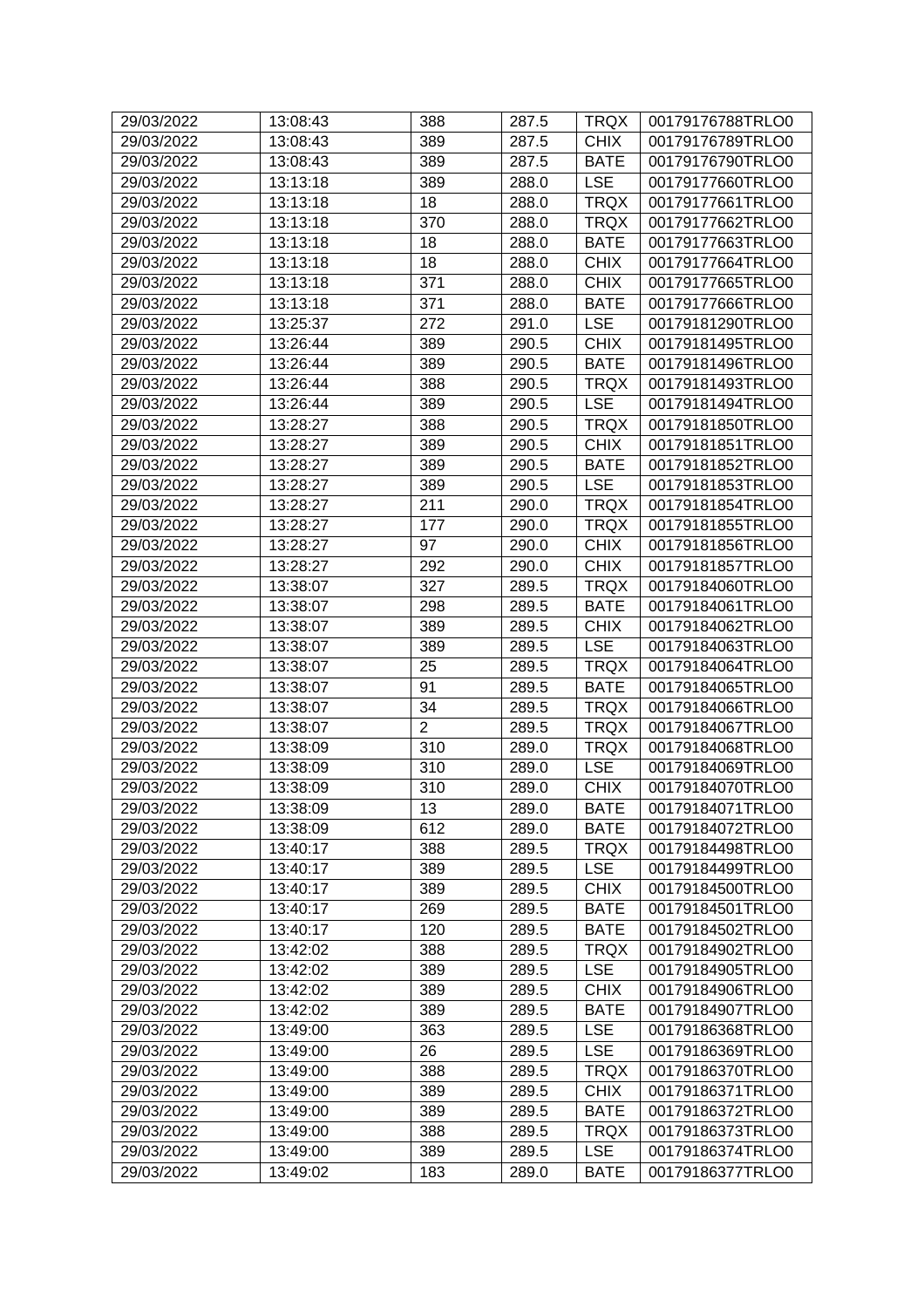| 29/03/2022 | 13:49:08 | 106            | 289.0 | <b>CHIX</b> | 00179186394TRLO0 |
|------------|----------|----------------|-------|-------------|------------------|
| 29/03/2022 | 13:49:08 | 81             | 289.0 | <b>TRQX</b> | 00179186393TRLO0 |
| 29/03/2022 | 13:49:08 | 48             | 289.0 | <b>BATE</b> | 00179186395TRLO0 |
| 29/03/2022 | 13:49:08 | 91             | 289.0 | <b>TRQX</b> | 00179186396TRLO0 |
| 29/03/2022 | 13:49:08 | 66             | 289.0 | <b>CHIX</b> | 00179186397TRLO0 |
| 29/03/2022 | 13:49:09 | 59             | 289.0 | <b>TRQX</b> | 00179186398TRLO0 |
| 29/03/2022 | 13:49:09 | 6              | 289.0 | <b>LSE</b>  | 00179186399TRLO0 |
| 29/03/2022 | 13:49:09 | 157            | 289.0 | <b>TRQX</b> | 00179186400TRLO0 |
| 29/03/2022 | 13:49:09 | 383            | 289.0 | <b>LSE</b>  | 00179186401TRLO0 |
| 29/03/2022 | 13:49:09 | 217            | 289.0 | <b>CHIX</b> | 00179186402TRLO0 |
| 29/03/2022 | 13:49:09 | 158            | 289.0 | <b>BATE</b> | 00179186403TRLO0 |
| 29/03/2022 | 14:03:48 | 307            | 289.0 | <b>LSE</b>  | 00179190235TRLO0 |
| 29/03/2022 | 14:03:48 | 40             | 289.0 | <b>TRQX</b> | 00179190236TRLO0 |
| 29/03/2022 | 14:03:48 | 307            | 289.0 | <b>BATE</b> | 00179190237TRLO0 |
| 29/03/2022 | 14:03:48 | 307            | 289.0 | <b>CHIX</b> | 00179190238TRLO0 |
| 29/03/2022 | 14:03:48 | 300            | 289.0 | <b>TRQX</b> | 00179190239TRLO0 |
| 29/03/2022 | 14:03:48 | 294            | 289.0 | <b>TRQX</b> | 00179190240TRLO0 |
| 29/03/2022 | 14:11:19 | 327            | 289.0 | <b>LSE</b>  | 00179191667TRLO0 |
| 29/03/2022 | 14:11:19 | 54             | 289.0 | <b>TRQX</b> | 00179191668TRLO0 |
| 29/03/2022 | 14:11:19 | 223            | 289.0 | <b>BATE</b> | 00179191669TRLO0 |
| 29/03/2022 | 14:11:19 | 54             | 289.0 | <b>CHIX</b> | 00179191670TRLO0 |
| 29/03/2022 | 14:11:19 | 287            | 289.0 | <b>TRQX</b> | 00179191671TRLO0 |
| 29/03/2022 | 14:11:19 | 47             | 289.0 | <b>BATE</b> | 00179191672TRLO0 |
| 29/03/2022 | 14:11:19 | 109            | 289.0 | <b>TRQX</b> | 00179191674TRLO0 |
| 29/03/2022 | 14:11:19 | 397            | 289.0 | <b>CHIX</b> | 00179191673TRLO0 |
| 29/03/2022 | 14:11:19 | 54             | 289.0 | <b>BATE</b> | 00179191675TRLO0 |
| 29/03/2022 | 14:11:19 | 3              | 289.0 | <b>BATE</b> | 00179191676TRLO0 |
| 29/03/2022 | 14:11:19 | 179            | 289.0 | <b>LSE</b>  | 00179191677TRLO0 |
| 29/03/2022 | 14:13:24 | 32             | 288.0 | <b>TRQX</b> | 00179192133TRLO0 |
| 29/03/2022 | 14:13:24 | 16             | 288.0 | <b>TRQX</b> | 00179192134TRLO0 |
| 29/03/2022 | 14:13:24 | 16             | 288.0 | <b>BATE</b> | 00179192135TRLO0 |
| 29/03/2022 | 14:21:22 | 274            | 288.0 | <b>TRQX</b> | 00179193912TRLO0 |
| 29/03/2022 | 14:21:22 | 389            | 288.0 | <b>LSE</b>  | 00179193913TRLO0 |
| 29/03/2022 | 14:21:22 | 63             | 288.0 | <b>TRQX</b> | 00179193914TRLO0 |
| 29/03/2022 | 14:21:22 | $\overline{3}$ | 288.0 | <b>TRQX</b> | 00179193915TRLO0 |
| 29/03/2022 | 14:21:22 | 389            | 288.0 | <b>CHIX</b> | 00179193916TRLO0 |
| 29/03/2022 | 14:21:22 | 373            | 288.0 | <b>BATE</b> | 00179193917TRLO0 |
| 29/03/2022 | 14:23:14 | 55             | 287.5 | <b>LSE</b>  | 00179194357TRLO0 |
| 29/03/2022 | 14:23:14 | 228            | 287.5 | <b>TRQX</b> | 00179194358TRLO0 |
| 29/03/2022 | 14:23:14 | 672            | 287.5 | <b>LSE</b>  | 00179194359TRLO0 |
| 29/03/2022 | 14:23:14 | 48             | 287.5 | <b>TRQX</b> | 00179194360TRLO0 |
| 29/03/2022 | 14:23:14 | 276            | 287.5 | <b>CHIX</b> | 00179194361TRLO0 |
| 29/03/2022 | 14:23:14 | 252            | 287.5 | <b>BATE</b> | 00179194362TRLO0 |
| 29/03/2022 | 14:23:14 | 24             | 287.5 | <b>BATE</b> | 00179194363TRLO0 |
| 29/03/2022 | 14:31:08 | 955            | 287.0 | <b>LSE</b>  | 00179197187TRLO0 |
| 29/03/2022 | 14:34:19 | 20             | 287.5 | <b>BATE</b> | 00179199265TRLO0 |
| 29/03/2022 | 14:34:19 | 100            | 287.5 | <b>LSE</b>  | 00179199266TRLO0 |
| 29/03/2022 | 14:34:19 | 289            | 287.5 | <b>LSE</b>  | 00179199268TRLO0 |
| 29/03/2022 | 14:34:19 | 148            | 287.5 | <b>TRQX</b> | 00179199267TRLO0 |
| 29/03/2022 | 14:34:19 | 369            | 287.5 | <b>BATE</b> | 00179199269TRLO0 |
| 29/03/2022 | 14:34:19 | 240            | 287.5 | <b>TRQX</b> | 00179199270TRLO0 |
| 29/03/2022 | 14:34:19 | 389            | 287.5 | <b>CHIX</b> | 00179199271TRLO0 |
| 29/03/2022 | 14:34:19 | 463            | 287.0 | <b>BATE</b> | 00179199273TRLO0 |
|            |          |                |       |             |                  |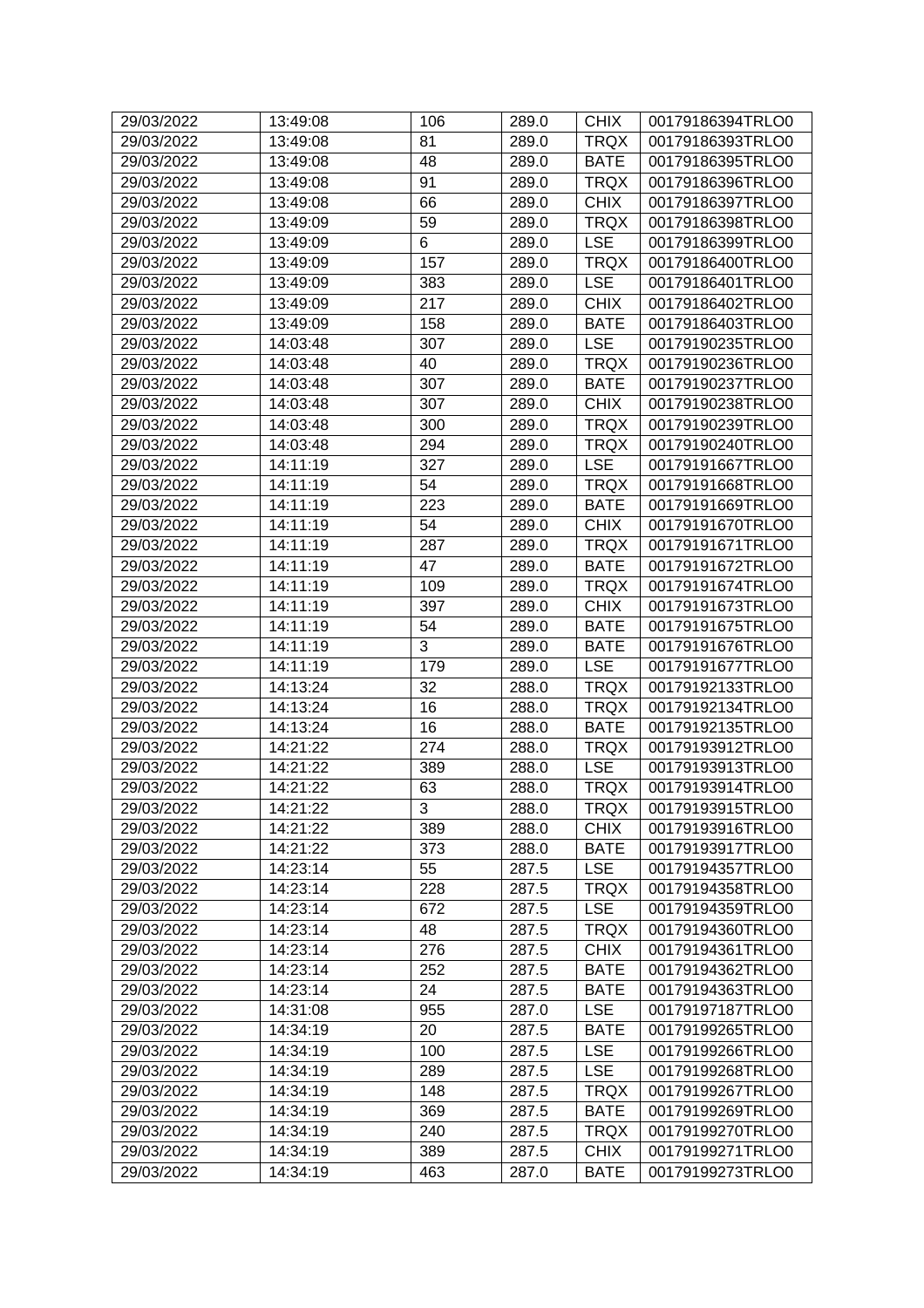| 29/03/2022 | 14:34:20 | 463            | 287.0 | <b>LSE</b>  | 00179199291TRLO0 |
|------------|----------|----------------|-------|-------------|------------------|
| 29/03/2022 | 14:35:35 | 104            | 287.0 | <b>TRQX</b> | 00179200312TRLO0 |
| 29/03/2022 | 14:35:35 | 300            | 287.0 | <b>BATE</b> | 00179200313TRLO0 |
| 29/03/2022 | 14:35:35 | 172            | 287.0 | <b>CHIX</b> | 00179200314TRLO0 |
| 29/03/2022 | 14:35:35 | 260            | 287.0 | <b>TRQX</b> | 00179200315TRLO0 |
| 29/03/2022 | 14:35:35 | 64             | 287.0 | <b>BATE</b> | 00179200316TRLO0 |
| 29/03/2022 | 14:35:35 | 192            | 287.0 | <b>CHIX</b> | 00179200317TRLO0 |
| 29/03/2022 | 14:37:42 | 229            | 287.0 | <b>CHIX</b> | 00179201764TRLO0 |
| 29/03/2022 | 14:37:42 | 230            | 287.0 | <b>BATE</b> | 00179201765TRLO0 |
| 29/03/2022 | 14:37:42 | 229            | 287.0 | <b>TRQX</b> | 00179201766TRLO0 |
| 29/03/2022 | 14:37:42 | 867            | 287.0 | <b>LSE</b>  | 00179201767TRLO0 |
| 29/03/2022 | 14:39:15 | 55             | 287.0 | <b>TRQX</b> | 00179202618TRLO0 |
| 29/03/2022 | 14:39:15 | 867            | 287.0 | <b>LSE</b>  | 00179202619TRLO0 |
| 29/03/2022 | 14:39:15 | 174            | 287.0 | <b>TRQX</b> | 00179202620TRLO0 |
| 29/03/2022 | 14:39:15 | 229            | 287.0 | <b>CHIX</b> | 00179202621TRLO0 |
| 29/03/2022 | 14:39:15 | 230            | 287.0 | <b>BATE</b> | 00179202622TRLO0 |
| 29/03/2022 | 14:39:21 | 922            | 287.0 | <b>LSE</b>  | 00179202666TRLO0 |
| 29/03/2022 | 14:40:42 | 211            | 287.0 | <b>TRQX</b> | 00179203273TRLO0 |
| 29/03/2022 | 14:40:42 | 922            | 287.0 | <b>LSE</b>  | 00179203274TRLO0 |
| 29/03/2022 | 14:40:42 | 211            | 287.0 | <b>CHIX</b> | 00179203275TRLO0 |
| 29/03/2022 | 14:40:42 | 211            | 287.0 | <b>BATE</b> | 00179203276TRLO0 |
| 29/03/2022 | 14:40:42 | 567            | 287.0 | <b>LSE</b>  | 00179203277TRLO0 |
| 29/03/2022 | 14:40:42 | 113            | 287.0 | <b>TRQX</b> | 00179203278TRLO0 |
| 29/03/2022 | 14:40:42 | 453            | 287.0 | <b>TRQX</b> | 00179203279TRLO0 |
| 29/03/2022 | 14:41:53 | 388            | 287.0 | <b>TRQX</b> | 00179203764TRLO0 |
| 29/03/2022 | 14:41:53 | 276            | 287.0 | <b>LSE</b>  | 00179203765TRLO0 |
| 29/03/2022 | 14:41:53 | 389            | 287.0 | <b>CHIX</b> | 00179203766TRLO0 |
| 29/03/2022 | 14:41:53 | 113            | 287.0 | <b>LSE</b>  | 00179203767TRLO0 |
| 29/03/2022 | 14:41:53 | 389            | 287.0 | <b>BATE</b> | 00179203768TRLO0 |
| 29/03/2022 | 14:41:54 | 389            | 287.0 | <b>LSE</b>  | 00179203770TRLO0 |
| 29/03/2022 | 14:41:54 | 246            | 287.0 | <b>TRQX</b> | 00179203771TRLO0 |
| 29/03/2022 | 14:41:55 | 389            | 287.0 | <b>BATE</b> | 00179203773TRLO0 |
| 29/03/2022 | 14:41:55 | 98             | 287.0 | <b>CHIX</b> | 00179203774TRLO0 |
| 29/03/2022 | 14:41:55 | 291            | 287.0 | <b>CHIX</b> | 00179203776TRLO0 |
| 29/03/2022 | 14:41:55 | 141            | 287.0 | <b>TRQX</b> | 00179203775TRLO0 |
| 29/03/2022 | 14:41:55 | 1              | 287.0 | <b>TRQX</b> | 00179203777TRLO0 |
| 29/03/2022 | 14:42:09 | 54             | 287.0 | <b>TRQX</b> | 00179203879TRLO0 |
| 29/03/2022 | 14:42:09 | 8              | 287.0 | <b>BATE</b> | 00179203880TRLO0 |
| 29/03/2022 | 14:42:09 | 307            | 287.0 | <b>CHIX</b> | 00179203881TRLO0 |
| 29/03/2022 | 14:42:09 | 635            | 287.0 | <b>LSE</b>  | 00179203882TRLO0 |
| 29/03/2022 | 14:42:09 | 45             | 287.0 | <b>TRQX</b> | 00179203883TRLO0 |
| 29/03/2022 | 14:42:09 | 299            | 287.0 | <b>BATE</b> | 00179203884TRLO0 |
| 29/03/2022 | 14:42:09 | 207            | 287.0 | <b>TRQX</b> | 00179203885TRLO0 |
| 29/03/2022 | 14:42:10 | 17             | 287.0 | <b>CHIX</b> | 00179203918TRLO0 |
| 29/03/2022 | 14:42:10 | 25             | 287.0 | <b>CHIX</b> | 00179203919TRLO0 |
| 29/03/2022 | 14:42:11 | $\overline{7}$ | 287.0 | <b>CHIX</b> | 00179203926TRLO0 |
| 29/03/2022 | 14:42:11 | 25             | 287.0 | <b>CHIX</b> | 00179203927TRLO0 |
| 29/03/2022 | 14:42:11 | 82             | 287.0 | <b>CHIX</b> | 00179203928TRLO0 |
| 29/03/2022 | 14:42:11 | 72             | 287.0 | <b>BATE</b> | 00179203929TRLO0 |
| 29/03/2022 | 14:42:11 | 48             | 287.0 | <b>BATE</b> | 00179203930TRLO0 |
| 29/03/2022 | 14:46:44 | 312            | 287.0 | <b>TRQX</b> | 00179206149TRLO0 |
| 29/03/2022 | 14:46:44 | 502            | 287.0 | <b>LSE</b>  | 00179206150TRLO0 |
| 29/03/2022 | 14:46:44 | 193            | 287.0 | <b>BATE</b> | 00179206151TRLO0 |
|            |          |                |       |             |                  |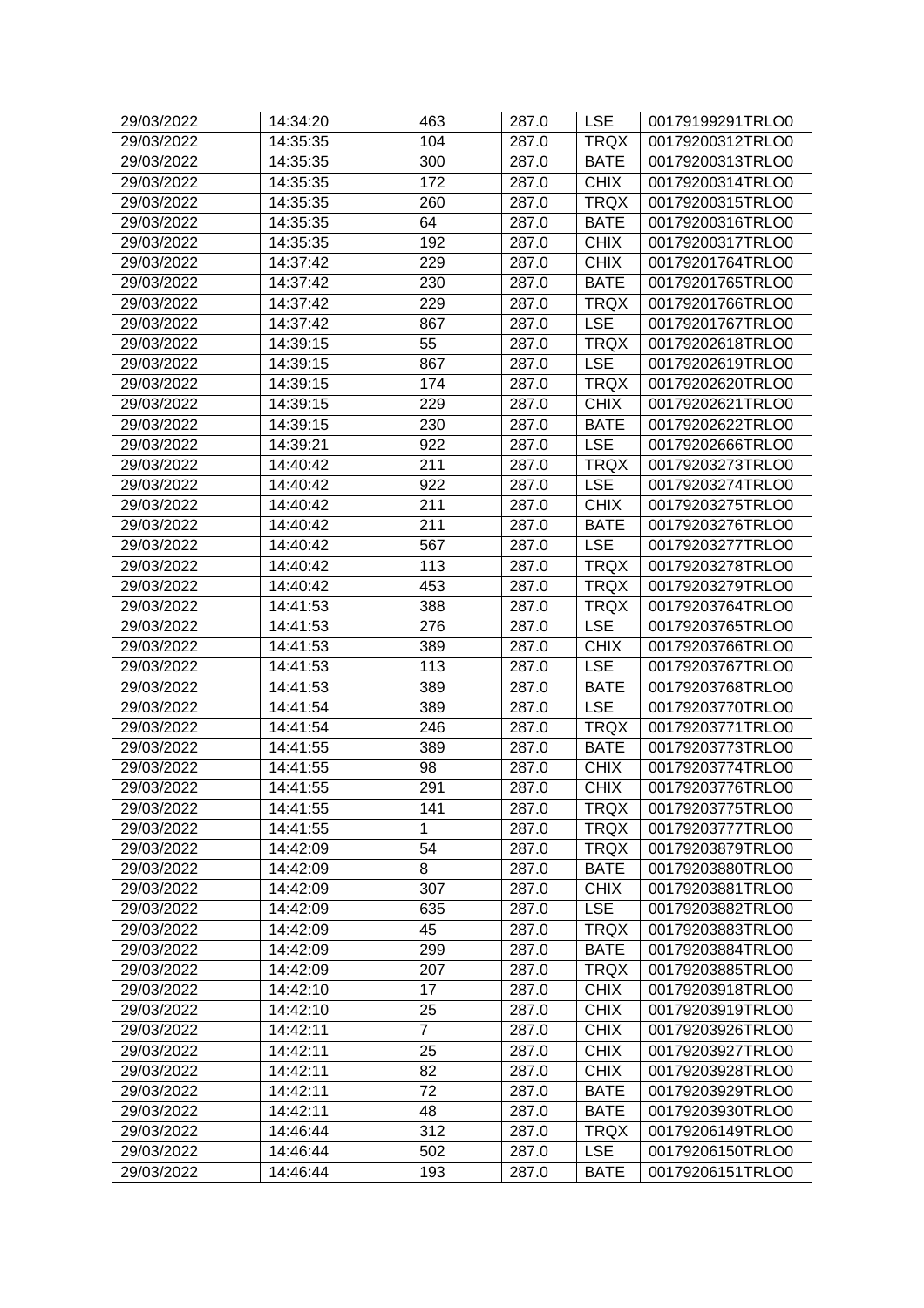| 29/03/2022 | 14:46:44 | 346   | 287.0 | <b>CHIX</b> | 00179206152TRLO0 |
|------------|----------|-------|-------|-------------|------------------|
| 29/03/2022 | 14:46:55 | 37    | 286.5 | <b>TRQX</b> | 00179206281TRLO0 |
| 29/03/2022 | 14:46:55 | 508   | 286.5 | <b>LSE</b>  | 00179206282TRLO0 |
| 29/03/2022 | 14:46:55 | 471   | 286.5 | <b>TRQX</b> | 00179206283TRLO0 |
| 29/03/2022 | 14:48:26 | 300   | 286.5 | <b>BATE</b> | 00179207071TRLO0 |
| 29/03/2022 | 14:48:26 | 389   | 286.5 | <b>CHIX</b> | 00179207073TRLO0 |
| 29/03/2022 | 14:48:26 | 89    | 286.5 | <b>BATE</b> | 00179207076TRLO0 |
| 29/03/2022 | 14:48:26 | 42    | 286.5 | <b>TRQX</b> | 00179207074TRLO0 |
| 29/03/2022 | 14:48:26 | 155   | 286.5 | <b>LSE</b>  | 00179207075TRLO0 |
| 29/03/2022 | 14:48:26 | 346   | 286.5 | <b>TRQX</b> | 00179207077TRLO0 |
| 29/03/2022 | 14:48:26 | 234   | 286.5 | <b>LSE</b>  | 00179207078TRLO0 |
| 29/03/2022 | 14:57:50 | 188   | 286.5 | <b>BATE</b> | 00179212103TRLO0 |
| 29/03/2022 | 15:00:11 | 665   | 286.5 | <b>CHIX</b> | 00179213491TRLO0 |
| 29/03/2022 | 15:00:11 | 288   | 286.5 | <b>TRQX</b> | 00179213490TRLO0 |
| 29/03/2022 | 15:00:11 | 289   | 286.5 | <b>LSE</b>  | 00179213492TRLO0 |
| 29/03/2022 | 15:00:11 | 101   | 286.5 | <b>BATE</b> | 00179213493TRLO0 |
| 29/03/2022 | 15:00:11 | 24    | 286.5 | <b>CHIX</b> | 00179213494TRLO0 |
| 29/03/2022 | 15:23:19 | 1,141 | 286.5 | <b>TRQX</b> | 00179225145TRLO0 |
| 29/03/2022 | 15:36:00 | 300   | 287.0 | <b>BATE</b> | 00179230430TRLO0 |
| 29/03/2022 | 15:36:00 | 389   | 287.0 | <b>CHIX</b> | 00179230433TRLO0 |
| 29/03/2022 | 15:36:00 | 89    | 287.0 | <b>BATE</b> | 00179230435TRLO0 |
| 29/03/2022 | 15:36:00 | 300   | 287.0 | <b>TRQX</b> | 00179230429TRLO0 |
| 29/03/2022 | 15:36:00 | 389   | 287.0 | <b>LSE</b>  | 00179230432TRLO0 |
| 29/03/2022 | 15:36:00 | 88    | 287.0 | <b>TRQX</b> | 00179230434TRLO0 |
| 29/03/2022 | 15:36:00 | 346   | 287.0 | <b>LSE</b>  | 00179230436TRLO0 |
| 29/03/2022 | 15:36:00 | 147   | 287.0 | <b>LSE</b>  | 00179230437TRLO0 |
| 29/03/2022 | 15:52:24 | 353   | 288.5 | <b>CHIX</b> | 00179237201TRLO0 |
| 29/03/2022 | 15:52:24 | 496   | 288.5 | <b>LSE</b>  | 00179237202TRLO0 |
| 29/03/2022 | 15:52:24 | 353   | 288.5 | <b>TRQX</b> | 00179237203TRLO0 |
| 29/03/2022 | 15:52:24 | 353   | 288.5 | <b>BATE</b> | 00179237204TRLO0 |
| 29/03/2022 | 15:55:44 | 129   | 288.0 | <b>LSE</b>  | 00179238373TRLO0 |
| 29/03/2022 | 16:03:04 | 295   | 288.0 | <b>LSE</b>  | 00179242023TRLO0 |
| 29/03/2022 | 16:03:04 | 353   | 288.0 | <b>TRQX</b> | 00179242024TRLO0 |
| 29/03/2022 | 16:03:04 | 331   | 288.0 | <b>BATE</b> | 00179242025TRLO0 |
| 29/03/2022 | 16:03:04 | 425   | 288.0 | <b>CHIX</b> | 00179242026TRLO0 |
| 29/03/2022 | 16:03:04 | 22    | 288.0 | <b>BATE</b> | 00179242027TRLO0 |
| 29/03/2022 | 16:15:01 | 309   | 287.5 | <b>BATE</b> | 00179249325TRLO0 |
| 29/03/2022 | 16:16:15 | 218   | 287.8 | <b>BATE</b> | 00179250510TRLO0 |
| 29/03/2022 | 16:16:15 | 198   | 287.8 | <b>BATE</b> | 00179250522TRLO0 |
| 29/03/2022 | 16:16:50 | 215   | 287.5 | <b>CHIX</b> | 00179251100TRLO0 |
| 29/03/2022 | 16:17:25 | 216   | 288.0 | <b>LSE</b>  | 00179251530TRLO0 |
| 29/03/2022 | 16:17:25 | 110   | 288.0 | <b>LSE</b>  | 00179251531TRLO0 |
| 29/03/2022 | 16:17:25 | 389   | 288.5 | <b>LSE</b>  | 00179251532TRLO0 |
| 29/03/2022 | 16:17:26 | 400   | 288.0 | <b>LSE</b>  | 00179251544TRLO0 |
| 29/03/2022 | 16:17:26 | 171   | 288.0 | <b>LSE</b>  | 00179251545TRLO0 |
| 29/03/2022 | 16:17:26 | 80    | 288.0 | <b>BATE</b> | 00179251548TRLO0 |
| 29/03/2022 | 16:17:31 | 342   | 288.0 | <b>LSE</b>  | 00179251622TRLO0 |
| 29/03/2022 | 16:17:31 | 388   | 288.0 | <b>TRQX</b> | 00179251623TRLO0 |
| 29/03/2022 | 16:17:31 | 526   | 288.0 | <b>BATE</b> | 00179251624TRLO0 |
| 29/03/2022 | 16:17:31 | 29    | 288.0 | <b>CHIX</b> | 00179251625TRLO0 |
| 29/03/2022 | 16:17:31 | 125   | 288.0 | <b>BATE</b> | 00179251626TRLO0 |
| 29/03/2022 | 16:17:31 | 145   | 288.0 | <b>CHIX</b> | 00179251627TRLO0 |
| 29/03/2022 | 16:24:06 | 14    | 287.5 | <b>LSE</b>  | 00179258689TRLO0 |
|            |          |       |       |             |                  |